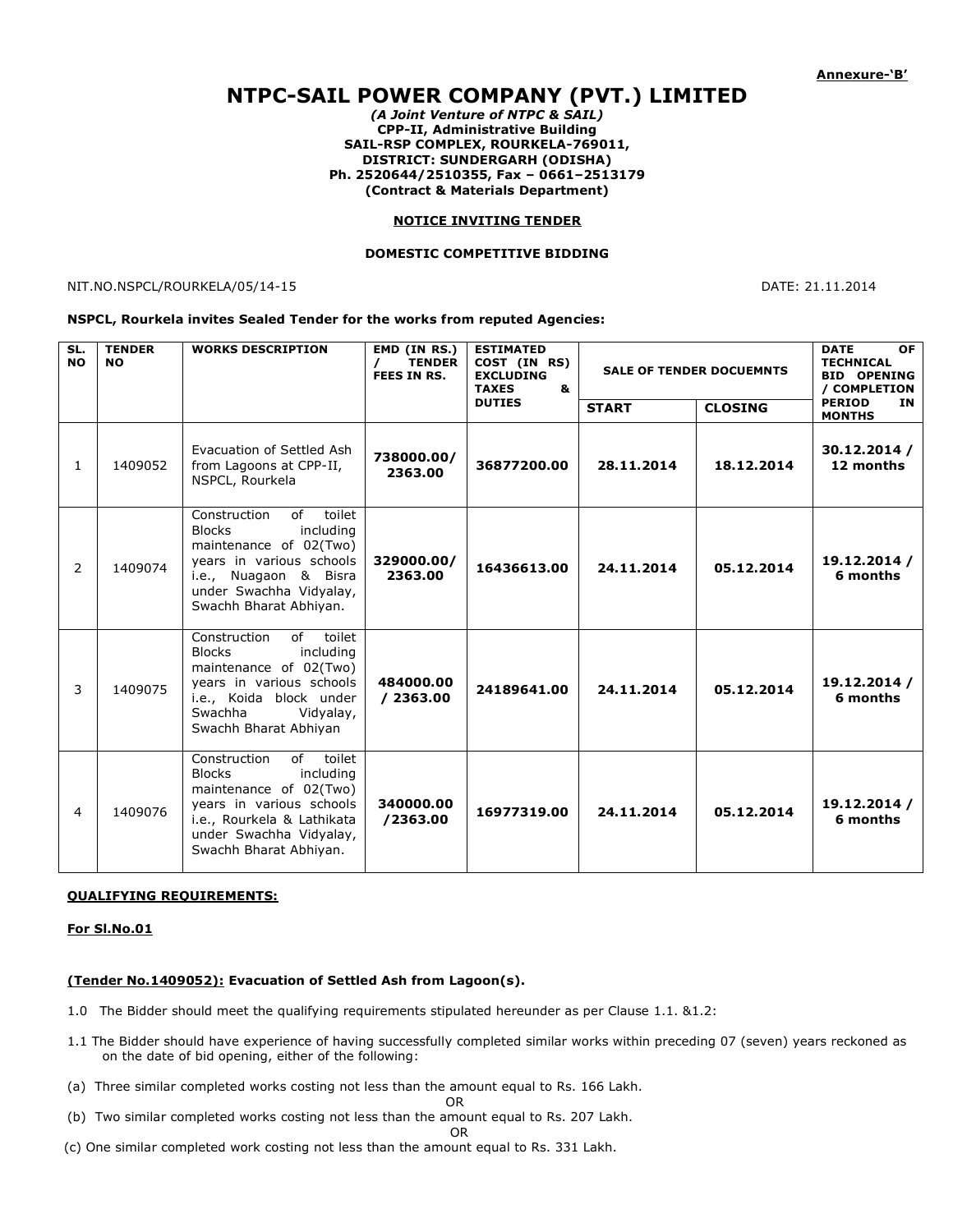- 1.2. Financial Criteria:
- 1.2.1 The average annual turnover of the bidder, in the preceding three (03) financial years as on the date of bid opening, shall not be less than Rs.622 Lakhs (Indian Rupees Six Hundred Twenty Two Lakhs only).
- 1.2.2 The net worth of the bidder as on the last day of the preceding financial year shall not be less than 25% of the paid-up share capital.
- 1.2.3 In case the bidder is not able to furnish its audited financial statements on stand alone entity basis, the un-audited unconsolidated financial statements of the bidder can be considered acceptable provided the Bidder furnishes the following further documents for substantiation of its qualifications.
- 1.2.3.1 Copies of the un-audited unconsolidated financial statements of the Bidder along with copies of the audited consolidated financial statements of the Holding Companies.
- 1.2.3.2. A Certificate from the CEO/CFO of the Holding Company, as per the format enclosed in the bid documents, stating that the un-audited unconsolidated financial statements form part of the Consolidated Annual Report of the Company.

In case where audited results for last preceding financial years are not available, certification of financial statements from a practicing Chartered Accountant shall also be considered acceptable.

- 1.2.4 In case, a Bidder does not satisfy the financial criteria, stipulated at Clause 1.2.1 and /or 1.2.2 above on its own, the Holding Company would be required to meet the stipulated turnover requirements at Clause1.2.1 above, provided that the Net Worth of such Holding Company as on the last day of the preceding financial year is at least equal to or more than the paid-up share capital of the Holding Company. In such an event, the bidder would be required to furnish along with its bid, a letter of undertaking from the holding company, supported by Board Resolution, as per the format enclosed in the bid documents, pleading unconditional and irrevocable financial support for the execution of the contract by the bidder in case of award.
- 1.2.5 The unutilized line of credit for fund based and non-fund based limits with cash and bank balances including fixed deposits of the Bidder as on a date not earlier than 15 days prior to the date of bid opening, duly certified by the bankers shall not be less than INR 187 Lakh ( Indian Rupees One hundred Eighty Seven Lakh only). In case certificates from more than one bank are submitted, the certified unutilized limits shall be of the same date from all such banks.
- 1.2.6 Where another Company of the group acting as the Treasury Centre is responsible for Treasury Management of the Bidder having combined credits/guarantee limit for the whole group, the bidder would be required to provide the Banker's certificate regarding the unutilized line of credit for fund based and non-fund based limits together with cash and bank balances including fixed deposits available to such Treasury Centres. Further, Treasury Centre shall certify that out of the aforesaid limits certified by the banker's, the Bidder shall have access to the line of credit of a level not less than the specified amount at Clause 1.2.5 above. In proof of this, the Bidder would be required to furnish along with its bid, a Letter of Undertaking from the Treasury Centre, supported by a resolution passed by the Board of Directors of the Holding company, as per the format enclosed in the bid documents, pledging unconditional and irrevocable financial support for the execution of the contract by the bidder in case of award.
- 1.2.7 In case the Bidder's unutilized line of credit for fund based and non-fund based limits specified at clause 1.2.5 above is not sufficient, a comfort letter from one of the bankers specified in the bid documents unequivocally stating that in case the bidder is awarded the contract, the bank would enhance line of credit for fund based and non-fund based limits to a level not less than the specified amount to the bidder or to the Treasury Management Centre as the case may be, shall be acceptable.

## **Notes:**

- i) The phrase "Similar works" means Evacuation of settled ash from ash ponds or earth work in excavation or Ash dyke construction or Raising of ash dyke or construction of earthen embankment or earthen dam or Removal of overburden materials like coal, coke, minerals, earth, ash involving excavation and transportation.
- ii) Net worth means the sum total of the paid up share capital and free reserves. Free reserve means all reserves credited out of the profits and share premium account but do not include reserves credited out the revaluation of the assets, write back of depreciation provision and amalgamation. Further any debit balance of Profit and Loss Account and miscellaneous expenses to the extent not adjusted or written off, if any, shall be reduced from reserves and surplus.
- iii) Other income shall not be considered for arriving at annual turnover.
- iv) A work completed in the preceding seven (7) years reckoned as on date of bid opening, even if it has been started earlier, will also be considered as meeting the Qualifying Requirements.

Notwithstanding anything stated above, the Employer reserves the right to assess the capabilities and capacity of the Bidder / his collaborators / associates / subsidiaries / group companies to perform the contract, should the circumstances warrant such assessment in the overall interest of the Employer.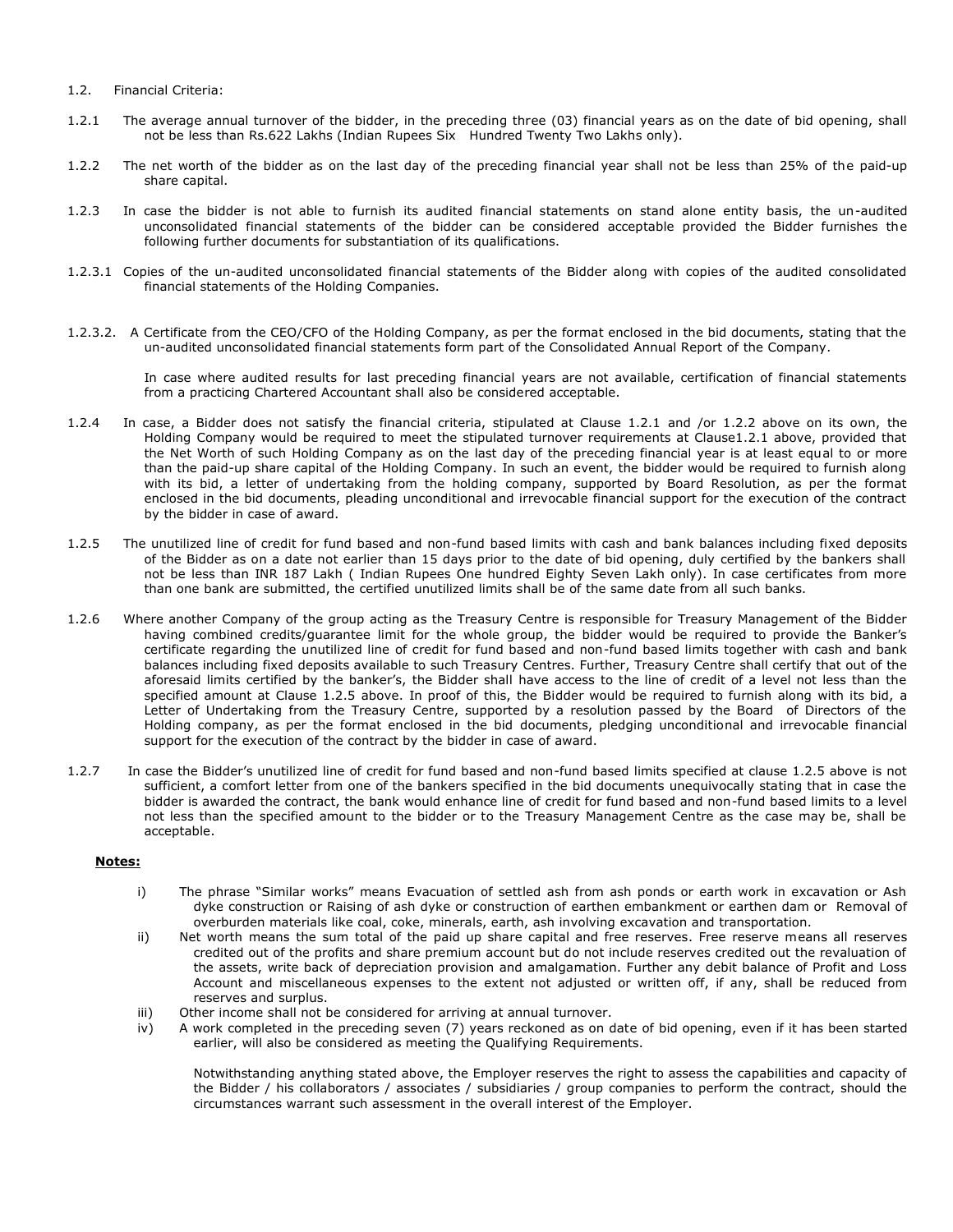# **For Sl.NO.02**

## **(Tender No.1409074): Construction of toilet Blocks including maintenance of 02(Two) years in various schools i.e., Nuagaon & Bisra under Swachha Vidyalay, Swachh Bharat Abhiyan**.

## **1.0. The bidder should meet the Qualifying requirements stipulated hereunder as per Clause.1.1 and 1.2:**

- 1.1 The bidder should have experience of having successfully completed similar works within preceding 07(seven) years reckoned as on the date of bid opening, either of the following:
	- *i*) Three similar completed works costing not less than the amount equal to Rs.66 Lakhs each.
	- **"OR"** *ii)* Two similar completed works costing not less than the amount equal to Rs.83 Lakhs each. **"OR"**
	- *iii) One similar completed work costing not less than the amount equal to Rs.132 Lakhs.*

## *1.2. Financial Criteria:*

*1.2.1. The average Annual Turnover of the bidder, in the preceding three (3) financial years as on the date of bid opening shall not be less than Rs.493.1 Lakhs.*

#### **NB:**

- a) For QR number 1.1, bidder must submit documentary evidence in support of meeting QR like copy of works completion certificate from the client /last running bill / measurement book of last bill paid / protocol jointly signed by owner and contractor/works bills along with the LOA copy.
- b) For QR No.1.2.1, the bidder shall submit the Audited Balance Sheet and Profit & Loss Account for the specified period. In case where Audited results for the last preceding FY are not available, certificate of financial statements from a practicing Chartered Accountant shall also be considered acceptable. Other income shall not be considered for arriving annual turnover.
- c) The Similar works means: "Civil Construction work of Residential/Commercial Complex of Civil Construction, involving RCC, Brickwork.

## **For Sl.No.3.**

# **(Tender No.1409075): Construction of toilet Blocks including maintenance of 02(Two) years in various schools i.e., Koida block under Swachha Vidyalay, Swachh Bharat Abhiyan.**

#### **1.0. The bidder should meet the Qualifying requirements stipulated hereunder as per Clause.1.1 and 1.2:**

1.1 The bidder should have experience of having successfully completed similar works within preceding 07(seven) years reckoned as on the date of bid opening, either of the following:

*i) Three similar completed works costing not less than the amount equal to Rs.97 Lakhs each.* **Produs** 

**"OR"** *ii)Two similar completed works costing not less than the amount equal to Rs.121 Lakhs each.* 

**"OR"**

*iii)One similar completed work costing not less than the amount equal to Rs.194 Lakhs.*

## *1.2. Financial Criteria:*

*1.2.1. The average Annual Turnover of the bidder, in the preceding three (3) financial years as on the date of bid opening shall not be less than Rs.725.7 Lakhs.*

#### **NB:**

- a) For QR number 1.1, bidder must submit documentary evidence in support of meeting QR like copy of works completion certificate from the client /last running bill / measurement book of last bill paid / protocol jointly signed by owner and contractor/works bills along with the LOA copy.
- b) For QR No.1.2.1, the bidder shall submit the Audited Balance Sheet and Profit & Loss Account for the specified period. In case where Audited results for the last preceding FY are not available, certificate of financial statements from a practicing Chartered Accountant shall also be considered acceptable. Other income shall not be considered for arriving annual turnover.
- c) The Similar works means: "Civil Construction work of Residential/Commercial Complex of Civil Construction, involving RCC, Brickwork.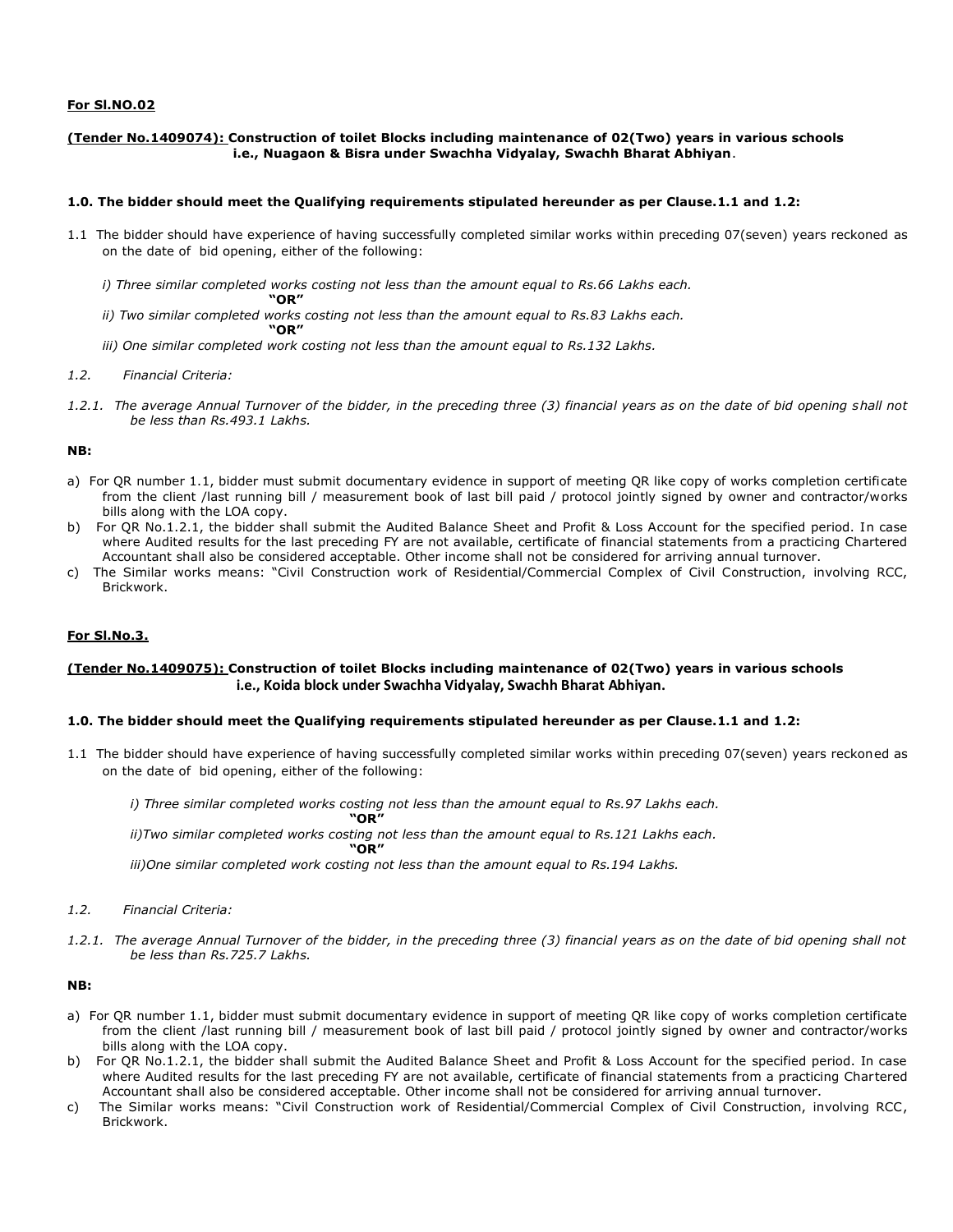# **For Sl.No.4.**

# **(Tender No.1409076): Construction of toilet Blocks including maintenance of 02(Two) years in various schools i.e., Rourkela & Lathikata under Swachha Vidyalay, Swachh Bharat Abhiyan.**

# **1.0. The bidder should meet the Qualifying requirements stipulated hereunder as per Clause.1.1 and 1.2:**

- 1.1 The bidder should have experience of having successfully completed similar works within preceding 07(seven) years reckoned as on the date of bid opening, either of the following:
	- *i)* Three similar completed works costing not less than the amount equal to Rs.68 Lakhs each.
	- **"OR"** *ii)* Two similar completed works costing not less than the amount equal to Rs.85 Lakhs each. **"OR"**
		-
	- *iii) One similar completed work costing not less than the amount equal to Rs.136 Lakhs.*
- *1.2. Financial Criteria:*
- *1.2.1. The average Annual Turnover of the bidder, in the preceding three (3) financial years as on the date of bid opening shall not be less than Rs.509.4 Lakhs.*

# **NB:**

- a) For QR number 1.1, bidder must submit documentary evidence in support of meeting QR like copy of works completion certificate from the client /last running bill / measurement book of last bill paid / protocol jointly signed by owner and contractor/works bills along with the LOA copy.
- b) For QR No.1.2.1, the bidder shall submit the Audited Balance Sheet and Profit & Loss Account for the specified period. In case where Audited results for the last preceding FY are not available, certificate of financial statements from a practicing Chartered Accountant shall also be considered acceptable. Other income shall not be considered for arriving annual turnover.
- c) The Similar works means: "Civil Construction work of Residential/Commercial Complex of Civil Construction, involving RCC, Brickwork.

# **General Notes:**

- 1. Tender documents can be obtained from the office of AGM(C&M), NSPCL, Rourkela on any working day from the tender sale start date as indicated above. Tender documents will be sold up to 17.00 hours of last date of sale. Request for tender documents must accompany the cost of tender documents (Non-refundable) in the form of DD/ Bankers cheque in favour of NTPC-SAIL Power Company Private Ltd, Rourkela encashable at State Bank of India, Rourkela.
- 2. The bids shall be received up to 2.45 PM on due date of bid opening in the office of AGM(C&M) NSPCL, Rourkela and shall be opened at 3.45 PM on the same date in the presence of those bidders who wish to be present. If the date of opening happens to be a closed holiday, bids shall be received and opened up to 2.45 PM and 3.45 PM respectively on the next working day.
- 3. Request for tender documents received after the last date of sale of tender documents, due to delay on account of postal/courier service or without requisite amount of tender documents shall not be entertained.
- 4. Detailed specifications of job including scope of work/ supply and all terms and conditions of NIT shall be given in the tender documents.
- 5. Notwithstanding anything stated above, NSPCL reserves the right to assess bidder's capability and capacity to perform the contract, should the circumstances warrant such assessment in the overall interest of NSPCL and decision of NSPCL in this regard shall be final.
- 6. The bidding documents shall be issued to all bidders upon their depositing the requisite cost of bidding documents along with request letter without prima-facie examination of qualification status. The qualification status shall be examined by the tender committee only during the process of evaluation. However, such issue of tender documents will not automatically mean that bidders are considered qualified.
- **7.** Single stage two envelope bidding system shall be adopted for the subject package.
	- **(i) First envelope shall contain**
	- **a) EMD**
	- **b) Letter of undertaking.**
	- **c) Supporting documents for fulfilling the qualifying requirements.**
	- **d) Signed and stamped tender documents, terms & conditions and unprice bid which shall be considered as technical bid &**
	- **(ii) Second envelop shall contain**

**a)price bid only duly filled in, signed and stamped.** 

**b)Both technical and price bids shall be submitted before bid submission time and date. Bidder shall clearly indicate on the respective envelopes as Technical Bid along with EMD details and Price bid.**